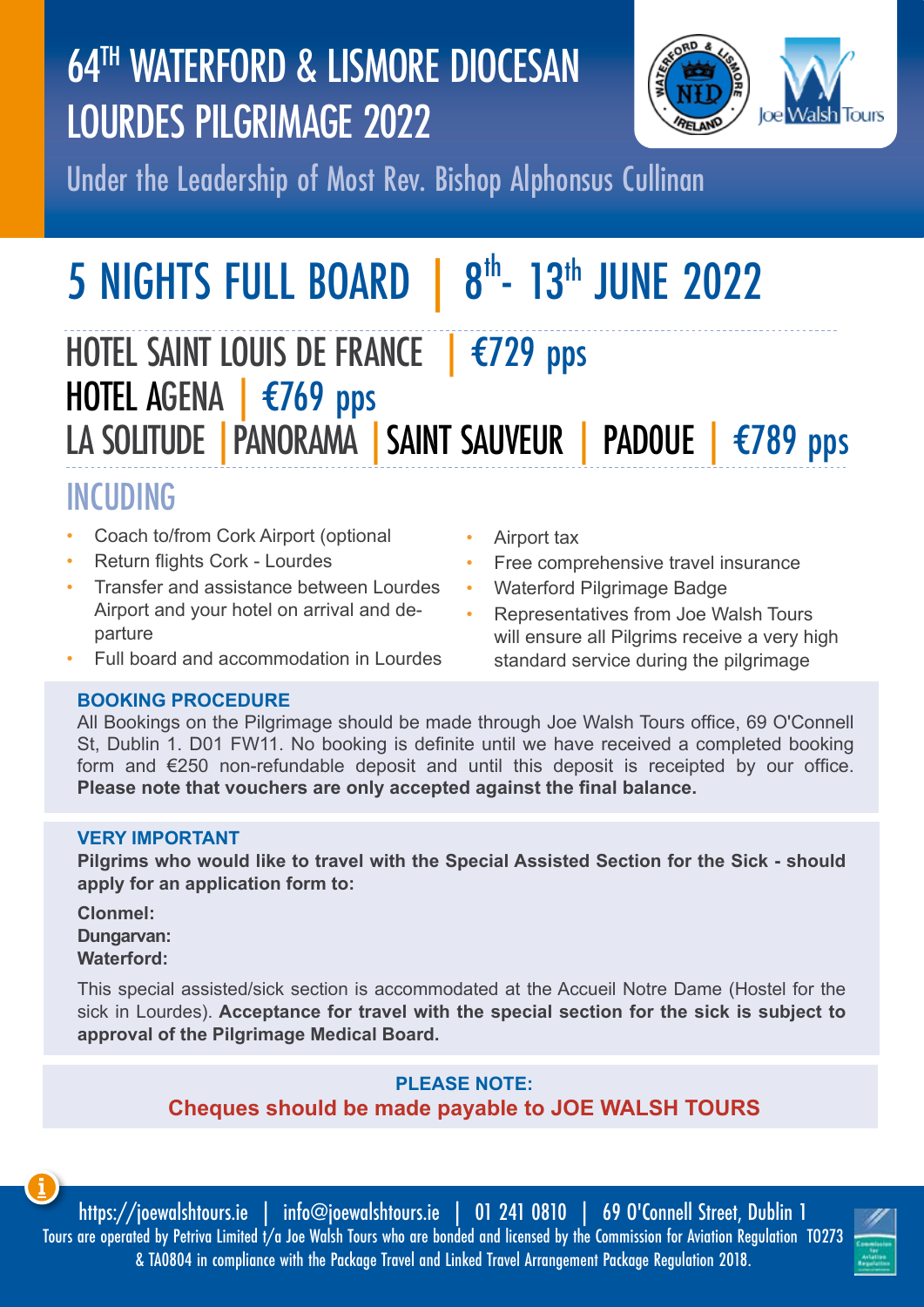# 64TH WATERFORD & LISMORE DIOCESAN LOURDES PILGRIMAGE 2022



Under the Leadership of Most Rev. Bishop Alphonsus

| PILGRIM BOOKING FORM ONLY                                                                                                                                                                                                                                                                                                                                                                                                                                                                                                            |                                                          |              |              |                                                                      |  | <b>FROM€729 PPS</b>  |  |                               |  |  |              | <b>Ref</b>             |  |
|--------------------------------------------------------------------------------------------------------------------------------------------------------------------------------------------------------------------------------------------------------------------------------------------------------------------------------------------------------------------------------------------------------------------------------------------------------------------------------------------------------------------------------------|----------------------------------------------------------|--------------|--------------|----------------------------------------------------------------------|--|----------------------|--|-------------------------------|--|--|--------------|------------------------|--|
| FIRST NAME AND SURNAME AS IT APPEARS ON YOUR PASSPORT                                                                                                                                                                                                                                                                                                                                                                                                                                                                                |                                                          |              |              |                                                                      |  |                      |  | <b>Office Use Only</b>        |  |  |              |                        |  |
| <b>Christian Name</b><br><b>Surname</b><br><b>(BLOCK CAPITALS)</b>                                                                                                                                                                                                                                                                                                                                                                                                                                                                   |                                                          |              | <b>Title</b> | <b>Address of first named person only</b><br><b>(BLOCK CAPITALS)</b> |  |                      |  | <b>Date of Birth</b>          |  |  |              |                        |  |
|                                                                                                                                                                                                                                                                                                                                                                                                                                                                                                                                      |                                                          |              |              |                                                                      |  |                      |  |                               |  |  |              |                        |  |
|                                                                                                                                                                                                                                                                                                                                                                                                                                                                                                                                      |                                                          |              |              |                                                                      |  |                      |  |                               |  |  |              |                        |  |
|                                                                                                                                                                                                                                                                                                                                                                                                                                                                                                                                      |                                                          |              |              |                                                                      |  |                      |  |                               |  |  |              |                        |  |
| Tel:                                                                                                                                                                                                                                                                                                                                                                                                                                                                                                                                 | <b>Mobile:</b><br>Email:<br><b>Passport expiry date:</b> |              |              |                                                                      |  |                      |  |                               |  |  |              |                        |  |
| Name of emergency contact while abroad:<br><b>Telephone Number:</b>                                                                                                                                                                                                                                                                                                                                                                                                                                                                  |                                                          |              |              |                                                                      |  |                      |  |                               |  |  |              |                        |  |
| Category being Booked - please tick (v)                                                                                                                                                                                                                                                                                                                                                                                                                                                                                              |                                                          |              |              |                                                                      |  |                      |  |                               |  |  |              |                        |  |
| <b>Brancardier</b><br><b>Pilgrim</b>                                                                                                                                                                                                                                                                                                                                                                                                                                                                                                 |                                                          | <b>Youth</b> |              | <b>Cairde</b>                                                        |  | <b>Nurse</b>         |  | <b>Student Nurse</b>          |  |  |              | <b>Nurse Assistant</b> |  |
| <b>Priest</b><br><b>Handmaid</b>                                                                                                                                                                                                                                                                                                                                                                                                                                                                                                     |                                                          | <b>Choir</b> |              | Cara                                                                 |  | <b>Doctor</b>        |  | <b>Youth Leader</b>           |  |  | <b>Other</b> |                        |  |
| <b>Coach Transfer to / from Cork Airport</b>                                                                                                                                                                                                                                                                                                                                                                                                                                                                                         |                                                          |              |              |                                                                      |  |                      |  |                               |  |  |              |                        |  |
| I will travel to/from Cork Airport by CAR<br>I will require COACH transfer to/from Cork Airport                                                                                                                                                                                                                                                                                                                                                                                                                                      |                                                          |              |              |                                                                      |  |                      |  |                               |  |  |              |                        |  |
| I require Coach Pick up / Drop off at:                                                                                                                                                                                                                                                                                                                                                                                                                                                                                               |                                                          |              |              |                                                                      |  |                      |  |                               |  |  |              |                        |  |
| <b>Kilmeadan</b><br><b>Cahir</b><br><b>Waterford</b><br>Leamybrien<br><b>Dungarvan</b><br><b>Clonmel</b>                                                                                                                                                                                                                                                                                                                                                                                                                             |                                                          |              |              |                                                                      |  |                      |  |                               |  |  |              |                        |  |
| Hotels Available: Please indicate the hotel of your choice - Hotels subject to availability at time of booking                                                                                                                                                                                                                                                                                                                                                                                                                       |                                                          |              |              |                                                                      |  |                      |  |                               |  |  |              |                        |  |
| La Solitude €789                                                                                                                                                                                                                                                                                                                                                                                                                                                                                                                     |                                                          |              |              | St. Sauveur €789                                                     |  |                      |  | Louis De France €729          |  |  |              | $\mathsf{L}$           |  |
| Agena €769<br>Panorama €789<br>Padoue €789<br>$\mathbf{I}$<br><b>Twin Room</b><br>Treble Room (3 single beds)<br>4 Bed<br>ш                                                                                                                                                                                                                                                                                                                                                                                                          |                                                          |              |              |                                                                      |  |                      |  |                               |  |  |              |                        |  |
| <b>Single Room*</b><br>Willing to share (ie. share with another person): Yes $\Box$ No $\Box$                                                                                                                                                                                                                                                                                                                                                                                                                                        |                                                          |              |              |                                                                      |  |                      |  | Name (if known)               |  |  |              |                        |  |
| Address (if known)                                                                                                                                                                                                                                                                                                                                                                                                                                                                                                                   |                                                          |              |              |                                                                      |  |                      |  |                               |  |  |              |                        |  |
| N.B. Please indicate if you are travelling with an official invalid: $Yes \Box No \Box$                                                                                                                                                                                                                                                                                                                                                                                                                                              |                                                          |              |              |                                                                      |  |                      |  |                               |  |  |              |                        |  |
| <b>DEPOSIT: I enclose €</b>                                                                                                                                                                                                                                                                                                                                                                                                                                                                                                          |                                                          |              |              |                                                                      |  | being deposit(s) for |  |                               |  |  |              | Person(s).             |  |
| The required minimum deposit of €250 per person is NON-REFUNDABLE on cancellation of booking.                                                                                                                                                                                                                                                                                                                                                                                                                                        |                                                          |              |              |                                                                      |  |                      |  |                               |  |  |              |                        |  |
| It is vitally important to complete a Medical Declaration Form if you have a pre-existing medical condition of any kind or you are<br>taking prescribed medication. This form must be signed by your GP. Once signed please keep this form with your travel documents.<br>The travel insurance provided with this package covers only those resident in Ireland. It is the responsibility of each individual<br>passenger to ensure compliance with the terms of the insurance cover. The form can be obtained from Joe Walsh Tours. |                                                          |              |              |                                                                      |  |                      |  |                               |  |  |              |                        |  |
| If you are wheelchair bound or intend taking a wheelchair to Lourdes you must advise us in writing. You must also tick ( $\checkmark$ ) here $\Box$<br>*Insurance cover upper age limit 79 years. 80-94 years will incur a premium of €33. Over 94 years private cover must be secured.                                                                                                                                                                                                                                              |                                                          |              |              |                                                                      |  |                      |  |                               |  |  |              |                        |  |
| <b>Date</b><br><i>*Signature</i>                                                                                                                                                                                                                                                                                                                                                                                                                                                                                                     |                                                          |              |              |                                                                      |  |                      |  |                               |  |  |              |                        |  |
| <b>PLEASE NOTE:</b> Wheelchairs are not included in your travel insurance. Acceptance is subject to confirmation.                                                                                                                                                                                                                                                                                                                                                                                                                    |                                                          |              |              |                                                                      |  |                      |  |                               |  |  |              |                        |  |
| *Single room subject to availability hotel supplement applies<br><u>i</u>                                                                                                                                                                                                                                                                                                                                                                                                                                                            |                                                          |              |              |                                                                      |  |                      |  |                               |  |  |              |                        |  |
| https://joewalshtours.ie                                                                                                                                                                                                                                                                                                                                                                                                                                                                                                             |                                                          |              |              | $info@j$ oewalshtours.ie                                             |  | 01 241 0810          |  | 69 O'Connell Street, Dublin 1 |  |  |              |                        |  |

Tours are operated by Petriva Limited t/a Joe Walsh Tours who are bonded and licensed by the Commission for Aviation Regulation TO273 & TA0804 in compliance with the Package Travel and Linked Travel Arrangement Package Regulation 2018.

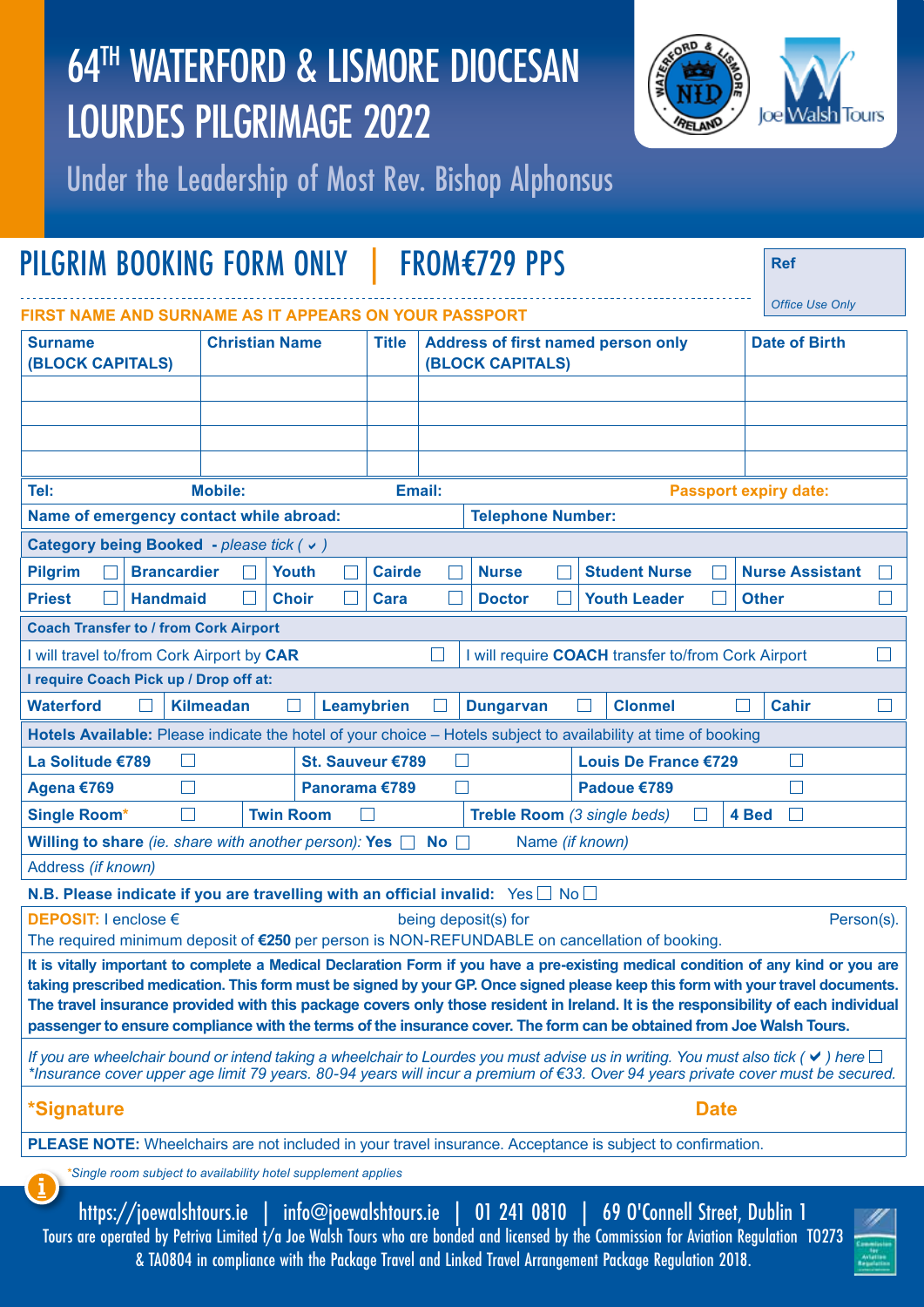#### **TRAVEL INSURANCE:**

We will automatically insure all eligible persons on booking. A copy of the insurance policy is available to view online at**.joewalshtours.ie/travel-insurance** We would ask you to read this carefully to be aware of your exact cover. Upper age limit 79 years, over 80s will incur a premium of €33, over 94 years private cover must be secured. The insurance cover is provided free of charge as part of the package for those up to 80 years, a refund is not possible if you have alternative cover. The travel insurance provided with this package covers only those resident in Ireland & UK. It is the responsibility of each individual passenger to ensure compliance with the terms of the insurance cover.

#### **MEDICAL & OTHER MISCELLANEOUS CHARGES:**

In line with the requirements of the Travel Insurance cover provided, if you have a pre-existing medical condition of any kind or you are taking prescribed medication, a Medical Declaration Form must be completed and signed by your GP. This form must also be produced in Lourdes in the event of any treatment/hospitalisation or subsequently at the request of the insurers in the event of a claim. A copy of the Medical Declaration form will be forwarded to you with your confirmation invoice. All pilgrims must also have a **European Health Insurance card (EHIC)** formerly EIII. This is available free of charge from your local health board or you can apply online www.hse.ie.

#### **CANCELLATIONS:**

All cancellations will incur an excess charge of €250.

#### **HOTELS**:

We have made arrangements to reserve the best accommodation available in a good range of hotels, well known for their kind attention and good service, and, indeed, well known to Irish Pilgrims. Please note the cost is based on sharing a twin or treble room with private facilities. We will make every effort to provide the hotel requested. However, these are subject to availability at time of booking.

#### **SINGLE ROOMS:**

These are very limited and subject to availability at a supplementary charge of €165 - €190. Your kind co-operation in agreeing to share a twin or treble room, if at all possible, will be much appreciated.

#### **LOURDES CITY TAX:**

The French Government have introduced a city tax which applies to all tourists/pilgrims over 18 years. The current rates are €1.50 per person per night in 3-star hotels and €2.10 per person per night in 4-star hotels. This tax applies to all hotels throughout Lourdes and it will be charged directly by your hotel and is payable at the hotel reception.

#### **FLIGHTS:**

We cannot accept special requests for specific flights. It must be clearly understood that bookings are taken on the basis of pilgrims accepting the flight allocated to them. Amendment charge to any bookings €30 per person.

#### **NOTICE TO PASSENGERS:**

If you do not wish to purchase a snack on board the aircraft perhaps you could consider bringing your own snack with you for convenience. Flying time to Lourdes is approximately 2 hrs 10 minutes.

#### **DELAYED OR CANCELLED FLIGHTS:**

**Joe Walsh Tours** and the Pilgrimage Committee cannot accept any responsibility for cost incurred by pilgrims for meals, transfers, overnight accommodation or any other costs resulting from delayed, cancelled or diverted flights.

#### **PASSPORT:**

**EVERY PERSON TRAVELLING TO FRANCE MUST HAVE A VALID UP-TO-DATE PASSPORT.** If you already have a passport, please check now that it will be valid for travel.

#### **BALANCE OF FARE:**

This is due TWELVE WEEKS before departure date, Joe Walsh Tours and the Pilgrimage Committee shall be entitled at their discretion to treat as cancelled any booking in respect of which the balance of fare shall not have been remitted twelve weeks before the date of departure.

#### **FINAL INSTRUCTIONS:**

Full information, air tickets and luggage labels will be sent to you within 10 days prior to the departure date of the Pilgrimage.

#### **SPENDING MONEY:**

The Euro is the official currency of all EU member countries.

#### **WHEELCHAIRS:**

Wheelchairs are not included in your travel insurance cover. We recommend separate insurance cover.

#### **MOTORISED WHEELCHAIRS / SCOOTERS:**

**Joe Walsh Tours** must be advised at time of booking if you intend taking a motorised wheelchair / scooter to Lourdes. Acceptance will be subject to any weight or dimension restrictions imposed by the Airline. Wheelchairs are not covered by the standard travel insurance. We recommend separate cover. Carriage of all wheelchairs is strictly at owner's risk.

#### **USE OF YOUR INFORMATION:**

Information provided on this form will be held and exchanged between Joe Walsh Tours, your pilgrimage organisation to Lourdes and it's associated organisations. It may be shared with third parties associated with Lourdes. Information provided may also be used to contact you, for example by email, text or phone call to update you with details concerning the pilgrimage.

#### **GDPR:**

As per European GDPR regulation, by signing this form you are providing Joe Walsh Tours consent to process your personal information. A full copy of our Privacy Policy is available on request.

#### **REGULATION (EC) 261/2004:**

At the time of going to print, the following EU legislation applies in relation to EC261. Regulation (EC) 261/2004 of the European Parliament and of the European Council establishes common rules on compensation and assistance to passengers in the event of denied boarding, cancellation or long delay of flights. The obligations that the regulation creates rests with the operating carrier who performs or intends to perform a flight. Any compensation that may be due to passengers in case of a delay must be claimed exclusively by the passenger and directly to the airline and not Joe Walsh Tours or the Diocese of Waterford & Lismore.

https://joewalshtours.ie | info@joewalshtours.ie | 01 241 0810 | 69 O'Connell Street, Dublin 1 Tours are operated by Petriva Limited t/a Joe Walsh Tours who are bonded and licensed by the Commission for Aviation Regulation TO273 & TA0804 in compliance with the Package Travel and Linked Travel Arrangement Package Regulation 2018.